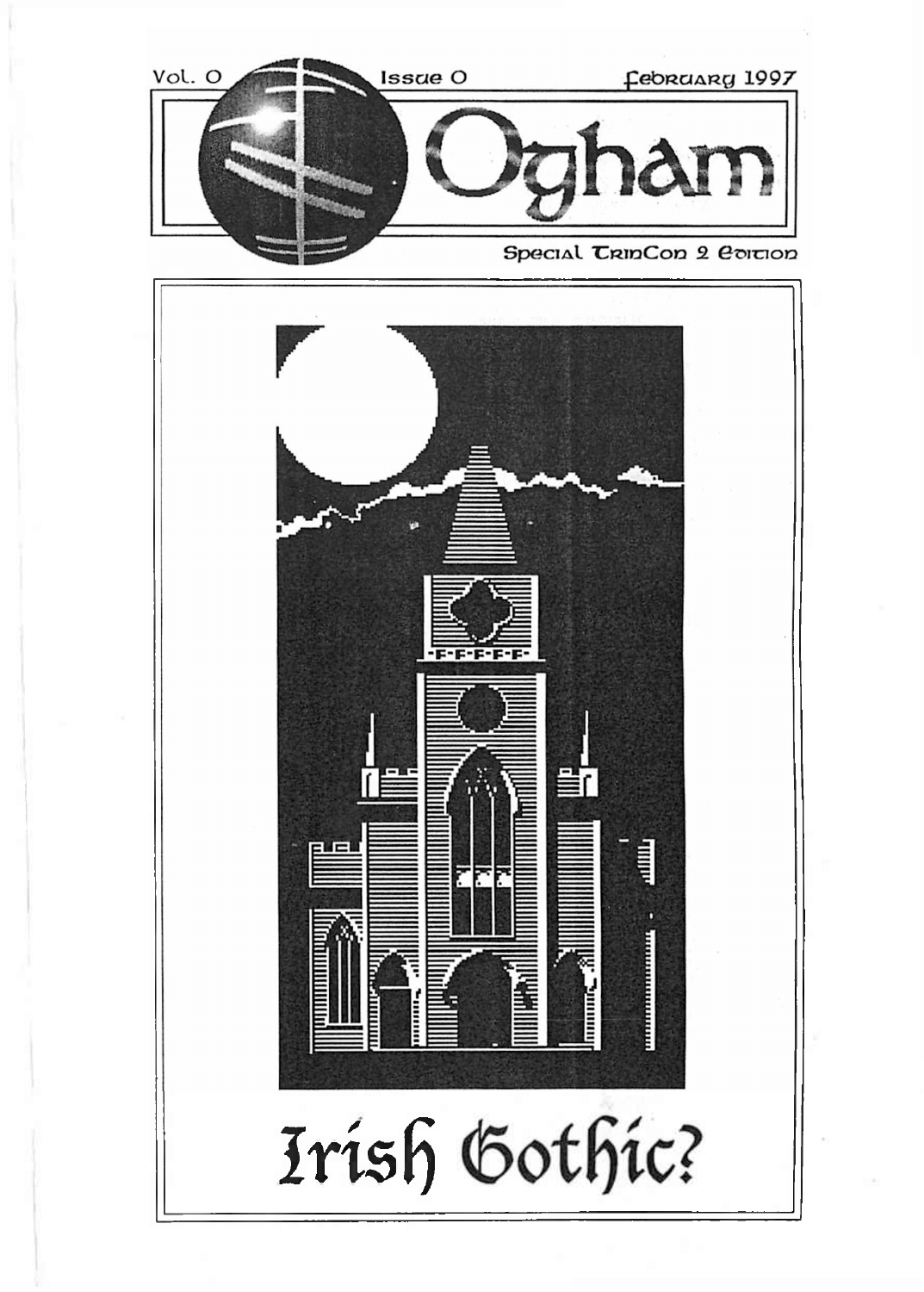

quarterly fanzine for fans of alternative literature, media and culture, with a strong emphasis on Science Fiction/Fantasy/Horror. Watch out for the full version of this magazine at TrinCon 2, being sold for a pittance: £150. However, you won't find a replica of any of these articles in the real magazine, this is just to whet your appetite.

*"What's in a name?"* For those of you who don't know, Ogham was an ancient alphabet used in Ireland, and other Gaelic countries. Its invention was credited to the Celtic God, Ogma. who was known for his gifts of eloquence, healing and prophecy. We're not sure we can offer the last two, but we will do our best to deliver on the first. Since we're proud of our Irishness, we choose *Ogham* as a title, but the modem masthead on the cover shows we're hoping to blend our perspective with a decidedly modem attitude.

Our first issue is revolving somewhat around the theme of vampires, to celebrate the fact that *Dracula,* written by Irishman Bram Stoker, is celebrating 100 years in publication. To this end we **have** an article by **Brian Stableford** called "The Vampire Icon in Lifestyle Fantasy" which should appeal to all you Goths and vampire-wannabes. There is also an interview with vampire gum **Kim Newman,** and a fascinating document apparently written by **Count Dracula** himself. There's also a discussion on vampire movies, and role-playing. But it's not all vampires - we have news, gossip, reviews of books and comics, the odd bit of mad trivia and a quick introduction to the world of the internet.

This fanzine is the joint effort of me, the Editor, as well as our two Associate Editors Loretta Culbert & Se&n Harnett, and our Art Editor Paul Sheridan.



*Editor*



#### **The Sky is Falling**

*Asteroid,* the new NBC miniseries due to commence broadcast in the United States in February, tells the tale of an astronomer's discovery of the threat of the return of the ice age by two rogue asteroids falling towards Earth. In the midst ofthis crisis she experiences the usual difficulties in being taken seriously and she faces the inevitable realisation that there is little she can do to avert the catastrophe in any event. The series, starring Annabella Sciorra and Michael Bichn is expected to make it to European TV screens later this year.

## **Up, Up and Away**

Ever fancied the full space Hight experience? Well, Casey Aerospace arc currently offering the opportunity to turn your insides out in a \$10,000 flight that will simulate all the thrills of launch acceleration and freefall not to mind a brief period of zero gee. Your wallet may handle it, but will your stomach stand up to the challenge ofall 10 flights in your day's "space experience"?

### **Dragon's Breath**

This year sees the 30th anniversary of the Pern novels by Anne McCaffrey, and Del Rey books are celebrating in style. Not only are there new Pern titles due to hit the shelves, but they have a celebratory web site with competitions galore.

#### **Comics Enter the Information Age**

Fans of Leonard Nimoy's *Primortals* will welcome the arrival of the new CD-Rom which includes, not only the interactive comic but also interviews, details on the conception of the idea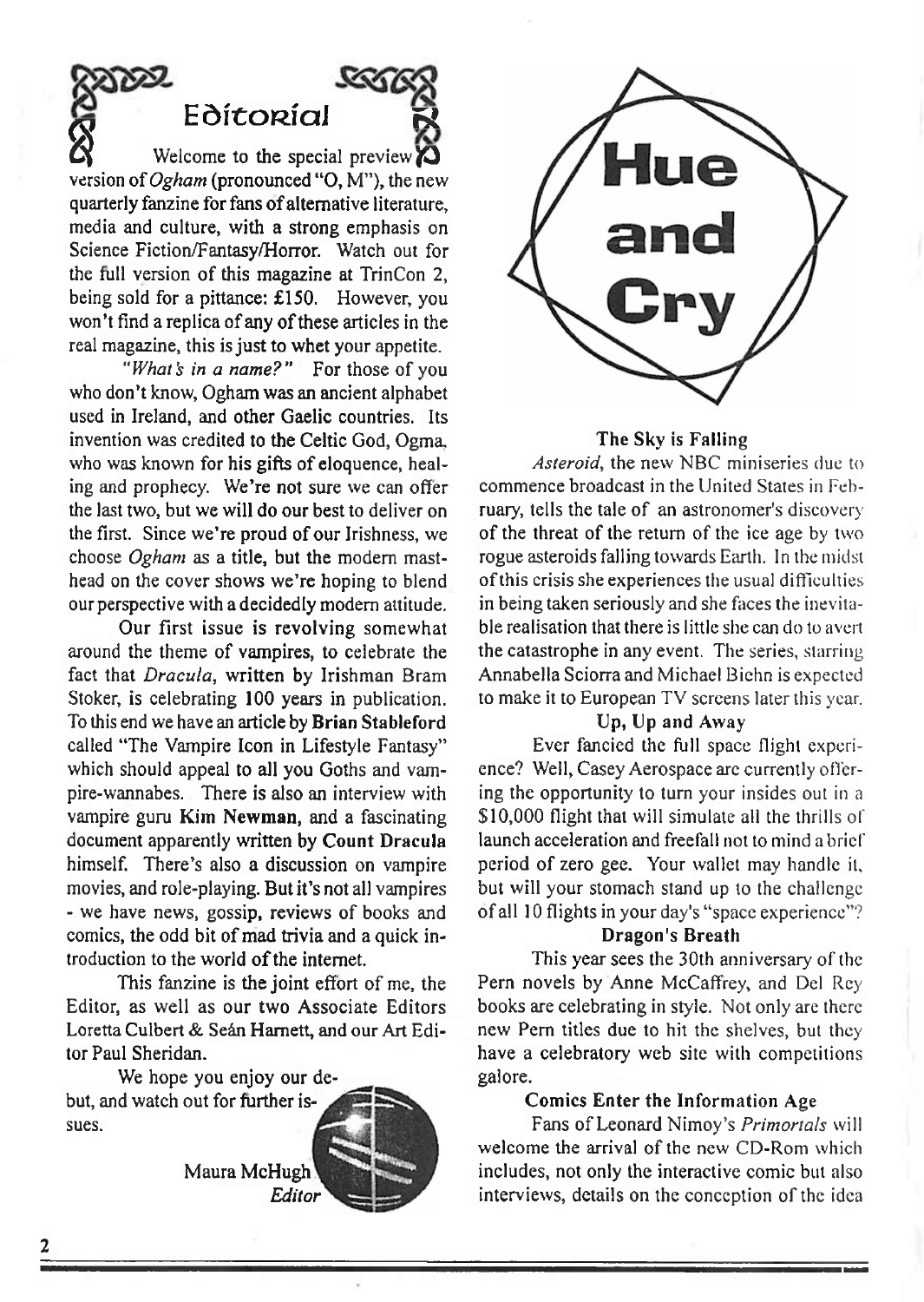and information on the artists and writers involved. All in all it looks like quite a flash package.

## **Warning, Warning**

It has been confirmed that 1998 will sec the release of *JupiterII,* the big screen version of 1960's TV series, *Lost in Space.* With Gary Oldman cast as the blithering Doctor Smith and William Hurt as Dad, the movie follows a growing line of remakes of hit TV shows, including *Mission Impossible* and *The Fugitive.* The fashion for nostalgia must eventually have a limited life, but in the meantime producers seem to be willing to fork out up to \$70 million for this project.

*Loretta Culbert*

## *The Eliminator* Dir: **Enda Hughes** 1996, Ireland

This film is the best movie ever to come from this island. Currently showing in the IFC until 2nd March, it is essential viewing for any movie lover who is easily bored by tedious happyending, Hollywood trash which costs millions.

The plot begins with two factions, The Organisation, and the British Secret Service, fighting over a armoured vehicle called the Viper.

It soon degenerates into a chaotic rivalry between Stone and Hawk, both members of The Organisation. Within two minutes of the movie starting the whole audience in the IFC was cracking up with laughter. This movie has everything, lots of John Woo-style shooting and fighting, high speed car chases in superb vehicles such as Fiat 121 's and Datsun Sunnys, there are Vietnam flashback sequences and eyeball eating zombies; you name it, it's in this movie.

The humour never stops and neither does the gratuitous violence. The characters in themselves are portrayed so stupidly that it's funny.

Enda Hughes, the director, has done a magnificent job in not only putting this



lunacy together, but also producing a low budget classic that stands beside such movie greats as *Bad Taste.* It is amazing to think that a bunch of dedicated 'Lads' from Keady in County Armagh, have achieved the goal of actually having their movie shown on the Big Screen. It is noticeable that none of the major British movie magazines have picked up on this movie, and to date the only reference, or major plug for the movie, has been in *SFX.* Although thanks to the excellent marketing ploys ofthe *Eliminator* gang in the City *(watch out for the "logo " under yourfeet in Dublin - Ed.)* it doesn't really matter. This is definitely not an opportunity to be missed.

*James Bacon*



# **"The Adventure Begins at -the Dawn uf title Third Age of IVIanKind"**

or

How the Third Age was delayed in Europe because of a distribution glitch

After a number of production delays *The Babylon Project,* a role-playing game from Chameleon Ecletic Entertainment, Inc. in association with WireFrame Productions, Inc. based on the *Babylon 5* television series, will soon finally be released - on 28th February. Well, released in the United States on that date. European fans and gamers will have to wait until June before the game is distributed in this part of the world, because of a reluctance on the part of Warner Bros. to allow Chameleon to distribute the game here. Instead, the European rights belong to Titan Books; these rights include, apparently, the right